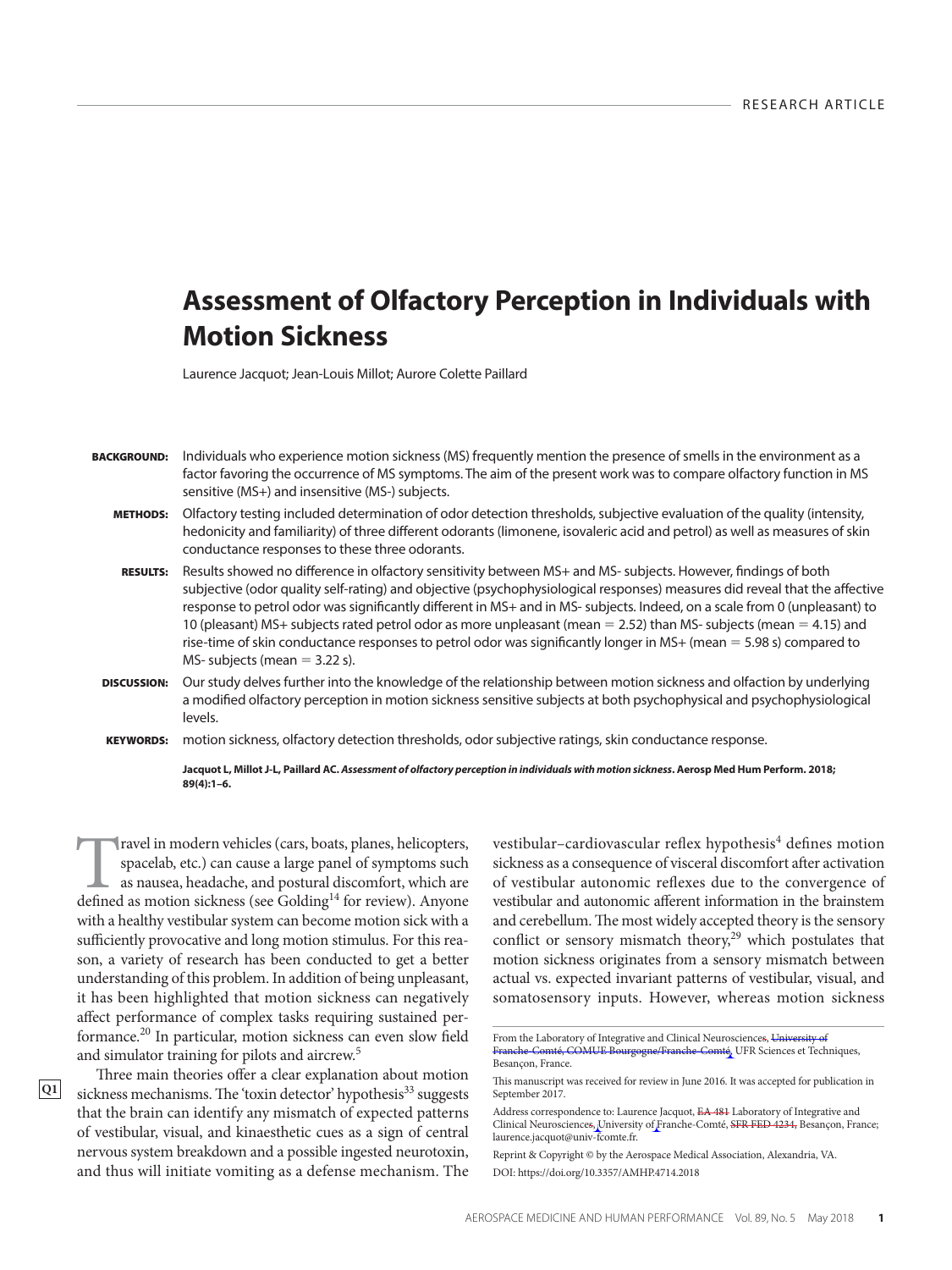mechanisms are now well understood by the scientific community, there is still no actual behavioral or pharmaceutical technique that could cure motion sickness without side effects.

Motion sickness could be influenced by several factors, such as no view of the road ahead,  $34$  caloric food,  $10,22$  or nicotine.  $16$ Interestingly, the presence of strong smells in the environment has also been reported as a factor that may make motion sickness more likely to occur. More precisely, some authors suggested that unpleasant odors could contribute to motion sickness.<sup>10,13,34</sup> A recent study investigating motion sickness in rally car codrivers showed that onboard smells were one of the three main risk factors for motion sickness.<sup>27</sup> Recently, our team<sup>25</sup> evaluated more precisely the relationship between motion sickness and olfaction. In this study, subjects were submitted to three sessions of nauseogenic stimulations, offvertical axis rotation (OVAR), performed under conditions of olfactory stimulation with limonene (pleasant odor), petrol (unpleasant odor), or distilled water (as a control). Motion sickness was assessed before, during, and after each OVAR session. This study showed that OVAR consistently increased the induced motion sickness. However, the addition of an odor, whether pleasant or unpleasant, during the rotation did not affect the occurrence of motion sickness symptoms compared to the control condition. This study also showed that intensity of odors was significantly increased after OVAR and the intensity was significantly higher for an unpleasant odor than for a pleasant one. For the hedonicity, OVAR made the unpleasant odor more unpleasant, whereas the limonene odor was slightly more pleasant. Paillard et al.<sup>25</sup> highlighted the lack of influence of odors in motion-induced sickness, but demonstrated it as an impact of a nauseogenic test on olfactory perception. Following Paillard et al.,<sup>25</sup> one could question whether sensitivity to odors is higher in motion sickness sensitive subjects.

The aim of the present study was to compare olfactory function in motion sickness sensitive subjects and in motion sickness insensitive subjects using both psychophysical and psychophysiological measurement. Psychophysical measures included olfactory detection thresholds tests and self-rating of intensity, familiarity, and hedonicity of three odorants. In addition, psychophysiological responses to these odorants were analyzed using skin conductance measurements. Indeed, in the olfactory modality, it is well known that skin conductance can be modulated by the perception of an odorant<sup>30,35</sup> and specifically that it could be modulated by odor pleasantness.<sup>1,2</sup> Thus, it appears relevant to determine whether psychophysiological responses to odorants differ between motion sickness sensitive and insensitive subjects.

#### **METHODS**

#### **Subjects**

The inclusion criteria of the present study were: 1) to be nonsmokers; 2) to report normal smell sensitivity and no history of nasal/sinus disease or extensive exposure to chemicals with potential toxicity; and 3) to be free of any vestibular and

neurological disorders. A group of 85 healthy volunteers (students from the University of Franche-Comté) who fit with these inclusion criteria were asked to complete the Motion Sickness Susceptibility Questionnaire ( $MSSQ<sup>12</sup>$ ). The first stage of the study was a triage phase where we made sure that our initially selected subjects had either a motion sickness – score B (MSB; during adulthood) equal or higher than 15 (thus belong to the  $MS+$  group) or below 2 (thus belong to the  $MS-$  group). This criterion was decided according to Golding. 15

 Of these 85 students, 42 volunteers were asked and agreed to take part in the second stage of the study, i.e., olfactory testing. The sample of subjects included 34 women and 8 men; their ages ranged from 20 to 30 yr (mean age 22 yr, 4 mo).

The MS+ group, i.e., subjects who are very sensitive to motion sickness included 21 subjects (19 women and 2 men, mean age 22 yr, 5 mo; MSB score range between 15 and 40.5). The MS- group, i.e., subjects who are not sensitive to motion sickness included 21 subjects (15 women and 6 men; mean age 22 yr, 3 mo; MSB score range between 0 and 2).

The study was reviewed and approved by the local ethics committee and declared to the national authority (UF: 1013; DGS 2006/0494) in accordance with the Declaration of Helsinki on biomedical research involving human subjects. Participation required the completion of an informed consent form.

 For electrodermal recordings 10 subjects in the MS+ group and 12 subjects in the MS- group were excluded due to low skin conductance responses (SCR  $<$  0.02  $\mu$ S) as described below, or due to the lack of distinct SCRs during the entire experiment. Thus, 11 subjects in the MS+ group and 9 subjects in the MS- group were available for skin conductance data analyses.

#### **Materials**

 Olfactory detection thresholds were determined using n-butanol  $(C_4H_{10}O;$  molecular weight = 74,12; Sigma-Aldrich, Saint Quentin Fallavier, France). A dilution series (factor 2) was prepared in odorless mineral oil (Sigma-Aldrich). After successive dilutions, the full series included steps 1 to 25 (step 25 is the highest concentration). Placed into glass tubes were 4 ml of each concentration (7.5 cm high, 1 cm in diameter at the opening). Another tube was filled with 4 ml of mineral oil only.

 For subjective ratings and recording of skin conductance responses, three specific odorants were used:  $(R)-(+)$ -limonene  $(C_{10}H_{16}$ ; molecular weight = 136.23; Sigma-Aldrich), a pleasant orange-like odor; isovaleric acid  $(C_5H_{12}O_2;$  molecular weight  $= 102.3$ ; Sigma-Aldrich), an unpleasant cheesy odor, and petrol as a travel-related smell. The dilutions used in our study were determined according to a pretest carried out on 10 subjects. The dilutions that reached a moderate intensity perception were chosen for the tests. Specifically, limonene was used without dilution (100% of the stock solution), while isovaleric acid and petrol were diluted at 50% in mineral oil and at 25% in water, respectively. Nasal stimuli were presented in glass bottles (6 cm high, 2.5 cm in diameter at the opening) filled with 10 ml of each solution.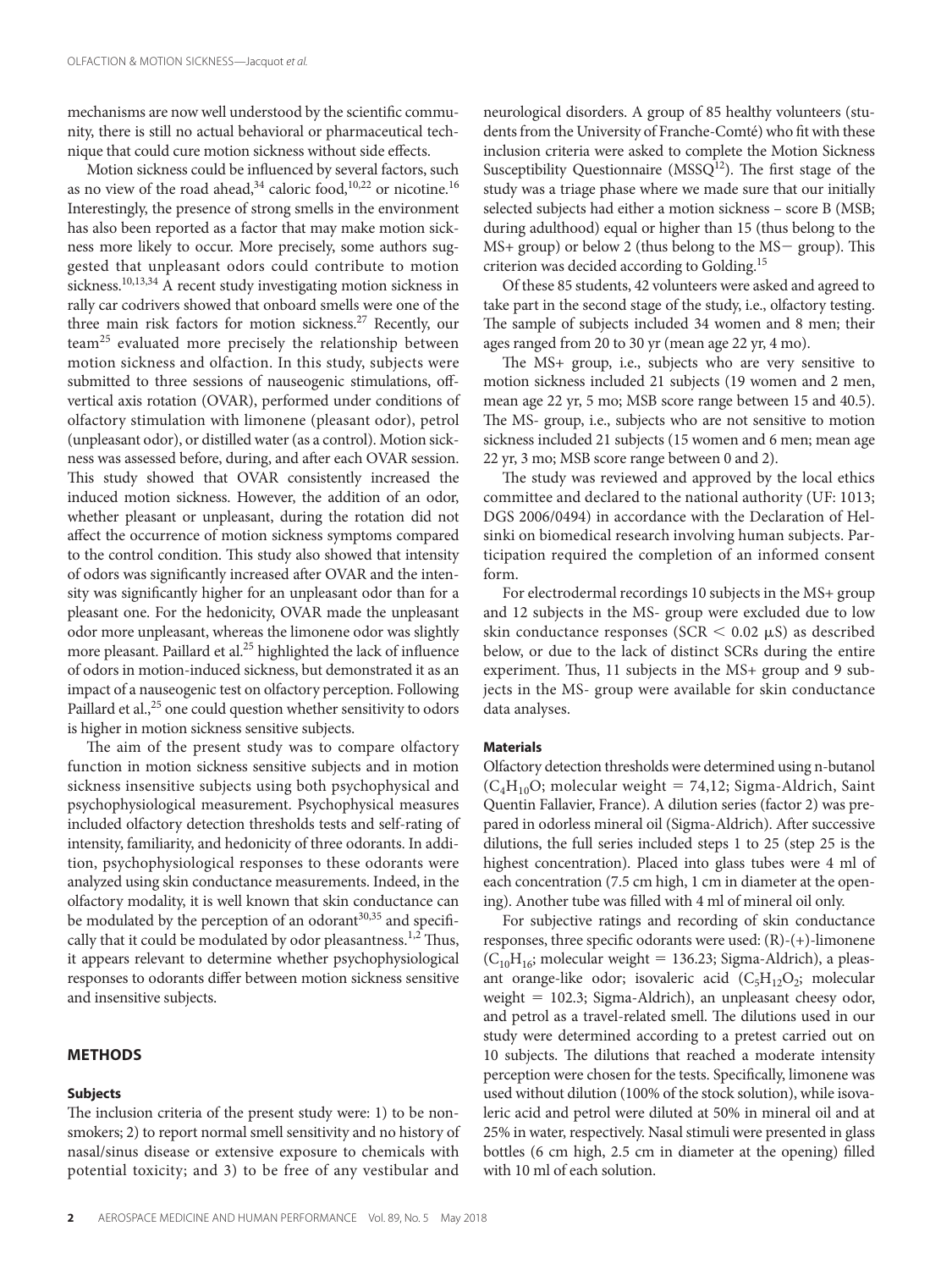#### **Procedure**

The experiment was carried out in two separate sessions. The first session was dedicated to the psychophysiological evaluation of olfactory function. Olfactory detection thresholds to n-butanol were determined using a classical ascending binary (stimulus vs. blank) forced-choice method. A trial consisted in the presentation of two tubes, one being the blank (mineral oil) and the other containing the dilution of the odorant (n-butanol). The subject indicated which one of the two randomly presented tubes contained the odorant. Even if no sensations were perceived or if no difference was apparent between the tubes, the subject was required to choose one tube or the other. No feedback was given regarding the correctness of the responses. Testing began at the weakest concentration so as to ovoid olfactory receptor's saturation. For each concentration, the test was performed three times. The olfactory detection threshold was determined when the subjects responded correctly three times at two consecutive concentration levels (for statistical analyses, the concentration step used was the first of both consecutive concentrations). Then, subjects were asked to rate the perceived intensity, hedonicity, and familiarity of limonene, isovaleric acid, and petrol using a Likert scale from 0 (weak, unpleasant, unfamiliar) to 10 (strong, pleasant, familiar). The order of odorants tested was counter-balanced across subjects. The interstimulus interval used between each odorant was 1 min  $(\pm 10 \text{ s})$ .

The second session was dedicated to the recording of skin conductance responses (SCR) to limonene, isovaleric acid, and petrol, which were presented one in a random order. The SCRs expressed in microSiemens  $(\mu S)$  were acquired using a BioPac MP150 system accompanying AcqKnowledge software (BioPac Systems, Goleta, CA). SCR was recorded through two Ag-Cl electrodes placed on the second and third fingers of a subject's right hand. The subjects were seated in a comfortable armchair in a quiet room (room temperature ranged from 20 to 22°C). When the electrodes were in position, the subject was told not to move and asked to relax to establish good baseline conductivity. Visual cues were excluded by a blindfold and auditory cues were excluded by a soundproof helmet. The session began with a rest period of 5-min duration. The nasal stimuli were presented at the outset of inspiration. According to the usual recommendations,<sup>11</sup> SCR data were as follows: phasic stimulus-elicited SCR amplitudes referring to the first response were equal to or greater than  $0.02 \mu S$  with a minimal slope 0.01  $\mu$ S · s<sup>-1</sup>, which occurred with an interval of 0.5-6 s after the onset of the stimulus. For each of the observed SCR following the stimulation, the compound response was scored from the inflection point to peak. If more than one response occurred in the interval  $(0.5-6 s)$ , only the first one was scored. The parameters used for statistical analyses were amplitude and rise-time. Testing was performed by experimenters blinded to the motion sickness status of the subjects.

### **Statistical Analysis**

**Q2**

Data were statistically evaluated with Statistica 7.1 software using Student's *t*-tests for independent samples. Spearman rank tests were conducted on the whole sample (i.e., MS+ and MS- groups) to study correlations between MSB scores and psychophysical (i.e., olfactory thresholds; odor intensity, familiarity, and hedonicity) and psychophysiological parameters (i.e., SCR amplitude and rise-time). Data were expressed as mean  $\pm$  SEM. The significant level was set as 0.05. The nonsignificant results were noted as n.s.

#### **RESULTS**

The mean thresholds were based on the dilution steps (i.e., the concentration step at which subjects responded correctly three times). The statistical analysis showed no significant difference  $[t(40) = -1.82; P = 0.08]$  in olfactory sensitivity to n-butanol between the MS+ (mean thresholds =  $7.33 \pm 1.4$ ) and MSgroups (mean thresholds =  $10.9 \pm 1.3$ ).

The mean scores of perceived intensity, hedonicity, and familiarity of the three odorants tested (limonene, isovaleric acid, petrol) are presented in **Table I** . Our results showed that MS+ subjects rated the petrol odor as more unpleasant than  $MS$  - subjects  $[t(40) = -2.69; P = 0.01]$ . In addition, the perceived intensity of isovaleric acid was significantly higher in MS+ subjects than in MS- subjects  $[t(40) = 2.25; P = 0.03]$ . Concerning odor familiarity ratings, results showed a nonsignificant difference between  $MS+$  and  $MS-$  subjects.

 Mean values of the amplitude and rise-time of SCR to limonene, isovaleric acid, and petrol are given in **Table II** . For limonene and isovaleric acid our analysis did not show any significant difference between  $MS+$  and  $MS-$  subjects either for SCR amplitude or for SCR rise-time. For petrol, there was no difference of SCR amplitude between MS+ and MS- subjects, but SCR rise-time was significantly higher in MS+ subjects compared to MS – subjects  $[t(18) = 2.85; P = 0.009]$ .

The Spearman rank test conducted in the entire sample between MSB scores and psychophysical data showed no significant results except a negative correlation between MSB scores and isovaleric acid familiarity ratings (Table III). There

**Table I.** Mean Scores (and Standard Error of the Mean, SEM) of Perceived Intensity, Hedonicity, and Familiarity Obtained on the Psychophysical Scale for Limonene, Isovaleric Acid, and Petrol in MS+ and MS-Subjects, and Respective t-Values and P-Values.

|                 | $MS+$       | $MS-$      | t(40)   | <b>P-VALUE</b> |
|-----------------|-------------|------------|---------|----------------|
| Limonene        |             |            |         |                |
| Intensity       | 5.43(0.49)  | 6.27(0.45) | $-1.26$ | 0.22           |
| Hedonicity      | 5.69(0.37)  | 5.93(0.65) | $-0.33$ | 0.75           |
| Familiarity     | 4.77 (0.59) | 4.53(0.46) | 0.31    | 0.76           |
| Isovaleric Acid |             |            |         |                |
| Intensity       | 9.03(0.18)  | 8.16(0.36) | 2.25    | $0.03*$        |
| Hedonicity      | 0.89(0.19)  | 1.34(0.34) | $-1.17$ | 0.25           |
| Familiarity     | 1.13(0.34)  | 2.27(0.47) | $-2.01$ | 0.05           |
| Petrol          |             |            |         |                |
| Intensity       | 8.02(0.34)  | 8.03(0.34) | $-0.02$ | 0.99           |
| Hedonicity      | 2.52(0.37)  | 4.15(0.48) | $-2.69$ | $0.01*$        |
| Familiarity     | 7.86(0.43)  | 7.10(0.62) | 1.03    | 0.31           |

 The scales ranged from 0 (weak, unpleasant, unfamiliar) to 10 (strong, pleasant, familiar). Significant differences at least at  $P < 0.05$  are marked with an asterisk.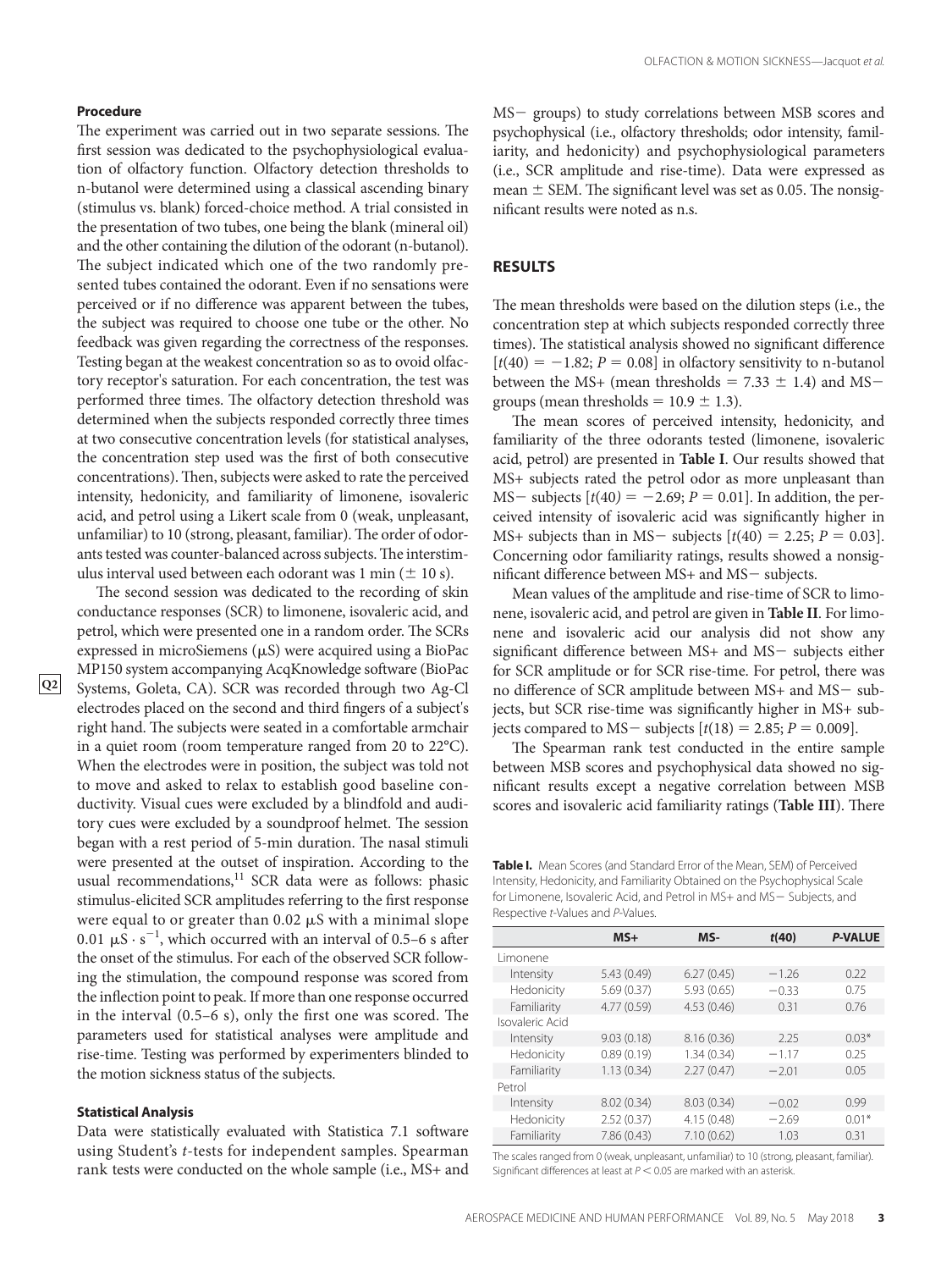**Table II.** Mean Values (and Standard Error of the Mean, SEM) of the A) Amplitude and B) Rise-Time of the Skin Conductance Responses to Limonene, Isovaleric Acid, and Petrol in MS+ and MS- Subjects, and Respective t-Values and P-Values.

|                 | A. AMPLITUDE (µs) |                         |         |                |  |  |
|-----------------|-------------------|-------------------------|---------|----------------|--|--|
|                 | $MS+$             | $MS -$                  | t(18)   | P-value        |  |  |
| Limonene        | 0.71(0.24)        | 1.76(0.92)              | $-1.20$ | 0.25           |  |  |
| Isovaleric acid | 0.96(0.31)        | 1.85(0.78)              | $-1.12$ | 0.28           |  |  |
| Petrol          | 0.99(0.36)        | 1.19(0.39)              | $-0.37$ | 0.71           |  |  |
|                 |                   |                         |         |                |  |  |
|                 |                   | <b>B. RISE-TIME (s)</b> |         |                |  |  |
|                 | $MS+$             | $MS -$                  | t(18)   | <b>P-VALUE</b> |  |  |
| Limonene        | 5.24(0.95)        | 3.76(0.40)              | 1.33    | 0.20           |  |  |
| Isovaleric acid | 5.78 (0.84)       | 3.89 (0.49)             | 1.83    | 0.08           |  |  |

Significant differences at least at  $P < 0.05$  are marked with an asterisk.

was also no significant correlation between MSB scores and psychophysiological data (Table III).

## **DISCUSSION**

The aim of the present study was to assess the relationship between olfaction and motion sickness susceptibility by comparing the olfactory function in subjects highly or not motion sickness sensitive. Firstly, our results showed similar olfactory sensitivity to n-butanol according to motion sickness susceptibility. Contrary to these findings, our pilot data $^{24}$  showed a decreased olfactory sensitivity in subjects with high motion sickness susceptibility compared to the not-motion sick subjects. The only difference between these two studies is the subjects' selection. Indeed, among 20 subjects, some smokers were selected in the pilot study, whereas no smokers were recruited in the present study. To date, it is well known that smoking can have an influence on olfactory perception, particularly on

olfactory threshold (see Greenberg<sup>17</sup> for review) as well as on motion sickness susceptibility.<sup>16</sup> This first result underlined the importance of selecting only nonsmokers subjects to study the relationship between olfaction and motion sickness. This result also suggested that the olfactory function at peripheral level (odor acuity) is unaffected by motion sickness. Moreover, our study showed no difference of odor familiarity ratings between highly motion sick and not motion sick subjects, but did show interesting results for hedonicity and intensity according to motion sickness susceptibility. In this study, highly motion sick subjects rated petrol odor as more unpleasant than not-motion sick subjects. Our pilot data $24$  showed that motion sickness sensitive subjects judged the odor of leather and petrol as more unpleasant than subjects who were not sensitive to motion sickness. Herz et al.<sup>18,19</sup> highlighted that olfactory hedonic responses could be modified in accordance with the emotional valence of the associated experience, i.e., the emotional context in which an odor is smelt could influence the perceived odor hedonicity in a constant way. It means that if a subject smells an odor in an unpleasant context, the subject will judge this odor as unpleasant afterward. According to this finding, we could suggest that subjects who are very sensitive to motion sickness perceive the odor of petrol as more unpleasant as it reminds them of the bad experience of motion sickness in vehicles. This idea can lead to the hypothesis that olfaction can be conditioned by motion sickness. Arwas et al.<sup>3</sup> confirmed this hypothesis with taste aversion. The authors required their subjects to drink a flavored beverage and half of their subjects carried out a rotation-induced motion sickness. This study showed that the subjects receiving rotations consumed less drinks that the subjects who did not experience rotations. Klosterhalfen et al. $21$  confirmed this finding using a Pavlovian conditioning. Using a novel taste (elderberry juice) as a conditioned stimulus and a vection motion as a nauseogenic test, the authors highlighted a taste aversion for the novel taste. We can suggest that

Table III. Spearman's Correlation Coefficients and P-Values Between A) MSB Scores and Olfactory Thresholds; B) Subjective Rating of Odor Intensity, Familiarity, and Hedonicity; and C) SCR Amplitude and Rise-Time for the Whole Sample (i.e., MS+ and MS- Groups).

|                 |         |                                                                                          |         | <b>MSB SCORES AND OLFACTORY</b><br><b>THRESHOLDS</b> |                                               |              |  |
|-----------------|---------|------------------------------------------------------------------------------------------|---------|------------------------------------------------------|-----------------------------------------------|--------------|--|
| А.              |         |                                                                                          | r       |                                                      |                                               | P            |  |
|                 |         |                                                                                          | $-0.25$ |                                                      |                                               | 0.12         |  |
|                 |         | <b>MSB SCORES AND</b><br><b>MSB SCORES AND</b><br><b>INTENSITY</b><br><b>FAMILIARITY</b> |         | <b>MSB SCORES AND</b><br><b>HEDONICITY</b>           |                                               |              |  |
| <b>B.</b>       | r       | P                                                                                        | r       | P                                                    | r                                             | P            |  |
| Limonene        | $-0.19$ | 0.24                                                                                     | 0.06    | 0.70                                                 | $-0.12$                                       | 0.48         |  |
| Isovaleric Acid | 0.30    | 0.06                                                                                     | $-0.33$ | $0.04*$                                              | $-0.19$                                       | 0.24         |  |
| Petrol          | 0.03    | 0.83                                                                                     | 0.13    | 0.43                                                 | $-0.30$                                       | 0.06         |  |
|                 |         | <b>MSB SCORES AND</b><br><b>SCR AMPLITUDE</b>                                            |         |                                                      | <b>MSB SCORES AND</b><br><b>SCR RISE-TIME</b> |              |  |
| C.              |         | r                                                                                        | P       |                                                      | r                                             | $\mathsf{P}$ |  |
| Limonene        |         | 0.01                                                                                     | 0.96    |                                                      | 0.10                                          | 0.67         |  |
| Isovaleric Acid |         | $-0.10$                                                                                  | 0.68    |                                                      | 0.25                                          | 0.28         |  |
| Petrol          |         | $-0.06$                                                                                  | 0.80    |                                                      | 0.41                                          | 0.08         |  |

Significant differences at least at  $P < 0.05$  are marked with an asterisk.

pairing odors with motion sickness would lead to a similar olfactory aversion, which would explain our findings for petrol hedonicity. However, Paillard et al.<sup>25</sup> showed that petrol odor did not induce motion sickness more rapidly, but showed an influence of motion-induced sickness on this odor characteristic. In fact, these authors showed that the OVAR test seems to accentuate the perceived quality of odors: after the nauseogenic test smells are perceived as more intense, unpleasant odors are perceived as more unpleasant, and pleasant odors are perceived as more pleasant. This last result underlined that the negative experience of motion sickness tends to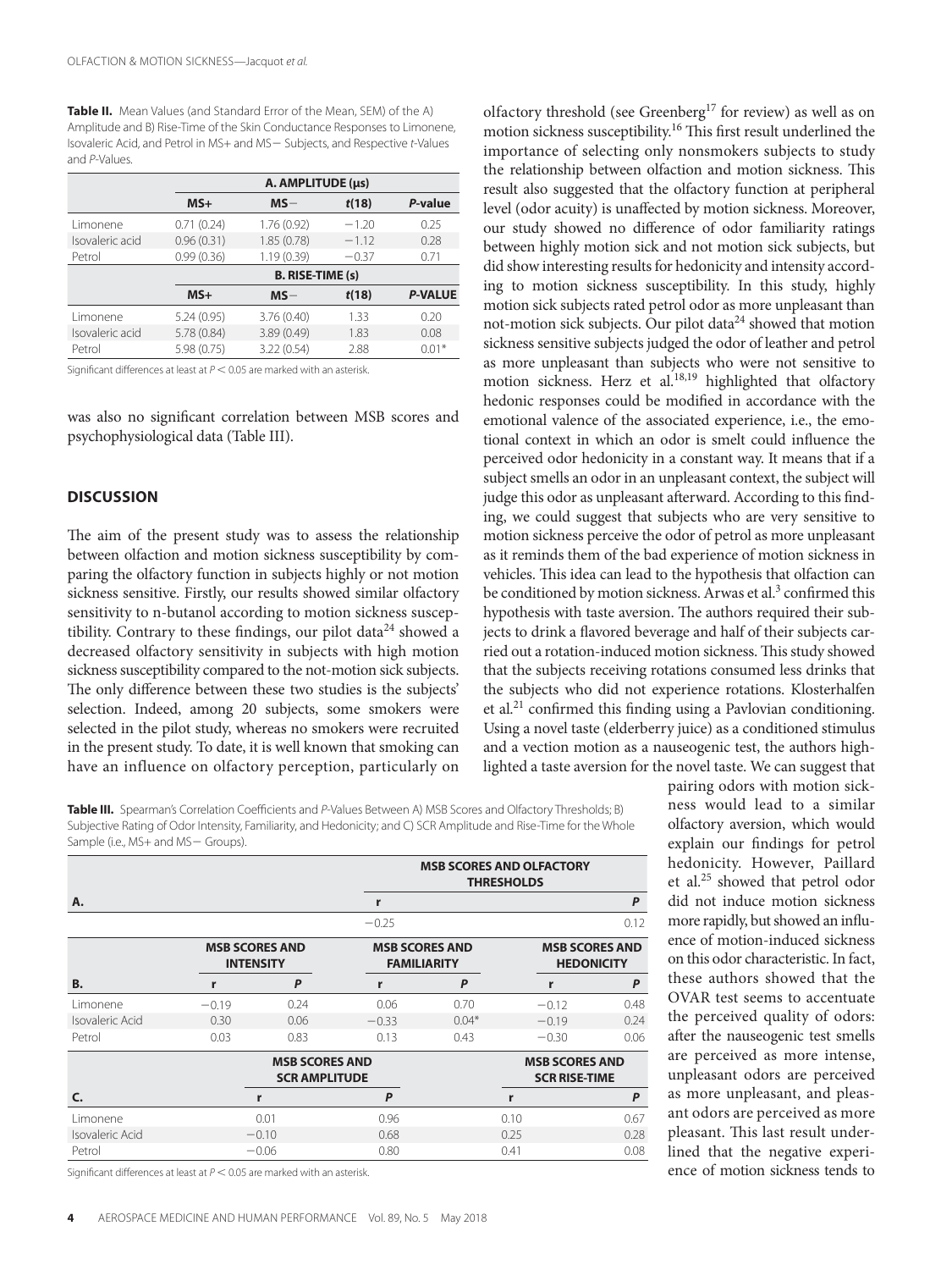increase the perceived quality of odors but seems to contradict the influence of emotional valence of the associated experience as explained above. Moreover, these findings also underlined that the negative experience of motion sickness influences the olfactory hedonicity but the hedonicity does not influence the induced-motion sickness.

 Furthermore, the perceived intensity of isovaleric acid was significantly higher in highly motion sick subjects compared to not-motion sick subjects. As regards our previous findings, this is not explained by a difference in olfactory sensitivity between the two groups. Doty et al.<sup>9</sup> underlined a relationship between that olfactory intensity and pleasantness. In fact, these authors showed that intensity and hedonicity are inversely related. However, hedonicity cannot explained the higher perceived intensity of isovaleric acid as the present study showed that highly motion sick subjects did not consider isovaleric acid as more unpleasant than not-motion sick subjects. In addition, results of the correlation analysis showed only a negative correlation between MSB scores and familiarity ratings of isovaleric acid, which was perceived as the most unpleasant odor (in either group). Again, this result cannot be explained by a difference in odor hedonic perception between MS+ and MSgroups. Similarly to Paillard et al., $25$  our results showed that motion sickness seems to modify the perceived quality of isovaleric acid, but further study would be necessary to better understand the influence of motion sickness on this odor.

 Additionally, our results showed that for the odor of petrol, which was perceived as more unpleasant, SCR rise-time was significantly longer in highly motion sick subjects compared to not-motion sick subjects. Our measures of electro-dermal activity confirmed that the skin conductance can be modulated by a smell perception<sup>30,35</sup> and specifically that it could be modulated by odor pleasantness.<sup>1,2</sup> However, the smell of petrol influenced the SCR rise-time but not the amplitude, which was against prediction. One possible explanation could be that the observed electrodermal activity modifications are sensitive to the hedonic valence of the odor for the subjects although there is no change of their arousal. For some authors, the amplitude of the electrodermal responses are correlated with the arousal modifications regardless of emotional valence.<sup>6,32</sup> Additionally, the correlation analysis between MSB scores and psychophysiological parameters showed no significant results.

The skin conductance responses property is well-known as being closely associated with emotion and attention.<sup>12,23,28</sup> Regarding emotion, the previous paragraph underlined the lack of influence of emotional valence on olfactory perception associated with motion sickness. Interestingly, some studies underlined a common neuroanatomical pathway for odor hedonicity and attention. On one hand, Royet et al.<sup>31</sup> showed that the orbitofrontal cortex (OFC) activity was significantly higher during hedonicity judgments of different smells. On the other hand, Diekhof et al.<sup>8</sup> highlighted the role of the OFC in the prioritization of attentional selection. Our results would emphasize the relationship between attention and odor hedonicity but further studies would be necessary to confirm this hypothesis.

 Finally, our study presents some limitations. Firstly, most of subjects were women. This is explained by the large number of women who are highly motion sick. However, as women demonstrate better olfactory abilities than men, $^7$  further studies with more men would be interesting. In addition, the age of the subjects ranged from 20 to 30 yr old while their susceptibility to motion sickness was related to adulthood. It is known that motion sickness is inversely related to the age. Paillard et al.<sup>26</sup> showed the motion sickness decreases through lifespan, testing healthy participants from 20 to 92 yr of age. The subjects' age range has been chosen to be quite small, and thus limit the age impact (as shown in Paillard et al. $26$ ). Future research might explore in further detail the relationship between motion sickness and olfaction through lifespan. Lastly, the olfactory sensitivity to n-butanol has been used in our study. Even if this test has been widely used and was very useful for this study, a larger panel of smells would be interesting to use for the olfactory detection test.

 Some authors suggested that unpleasant odors could contribute to motion sickness.<sup>10,13,34</sup> However, Paillard et al.<sup>25</sup> highlighted the lack of influence of odors in motion-induced sickness, but an impact of a nauseogenic test on olfactory perception. Our study delves further into the knowledge of the relationship between motion sickness susceptibility and olfaction by showing some differences in olfactory perception, at both subjective (odor quality rating) and objective (electrodermal measurement) levels, between motion sick and not-motion subjects.

# **ACKNOWLEDGMENTS**

The authors are grateful Fan Yé and Monica Kau for their help in collecting the data. The authors are also grateful to the subjects involved in this study for their sympathy during the experiment.

There is no conflict of interest in this manuscript.

*Authors and affi liations:* Laurence Jacquot, Ph.D., and Jean-Louis Millot, Ph.D., Laboratory of Integrative and Clinical Neurosciences, University of Franche-Comté-COMUE Bourgogne/Franche-Comté, Besançon, France; and Aurore Paillard, M.Sc., Ph.D., University of Arts London, London College of Fashion, London, UK.

#### **REFERENCES**

- 1. Alaoui-Ismaïli O, Robin O, Rada H, Dittmar A, Vernet-Maury E . Basic emotions evoked by odorants: comparison between autonomic responses and self-evaluation. Physiol Behav. 1997; 62(4):713-720.
- 2. Alaoui-Ismaïli O, Vernet-Maury E, Dittmar A, Delhomme G, Chanel J. Odor hedonics: connection with emotional response estimated by autonomic parameters. Chem Senses. 1997; 22(3):237-248.
- 3. Arwas S, Rolnick A. Conditioned taste aversion in humans using motioninduced sickness as the US. Behav Res Ther. 1989; 27(3):295-301.
- 4. Balaban CD. Vestibular autonomic regulation including motion sickness and the mechanism of vomiting. Curr Opin Neurol. 1999; 12(1):29-33.
- 5. Benson AJ. Motion sickness. In: Pandolf K, Burr R, editors. Medical aspects of harsh environments, vol. 2. Washington (DC): Walter Reed Army Medical Center; 2002:1048-1083.
- 6. Bradley MM, Lang PJ. Measuring emotion: behavior, feeling and physiology. In: Lane RD, Nadel L, editors. Cognitive neuroscience of emotion. Oxford: Oxford University Press; 2000:242-276.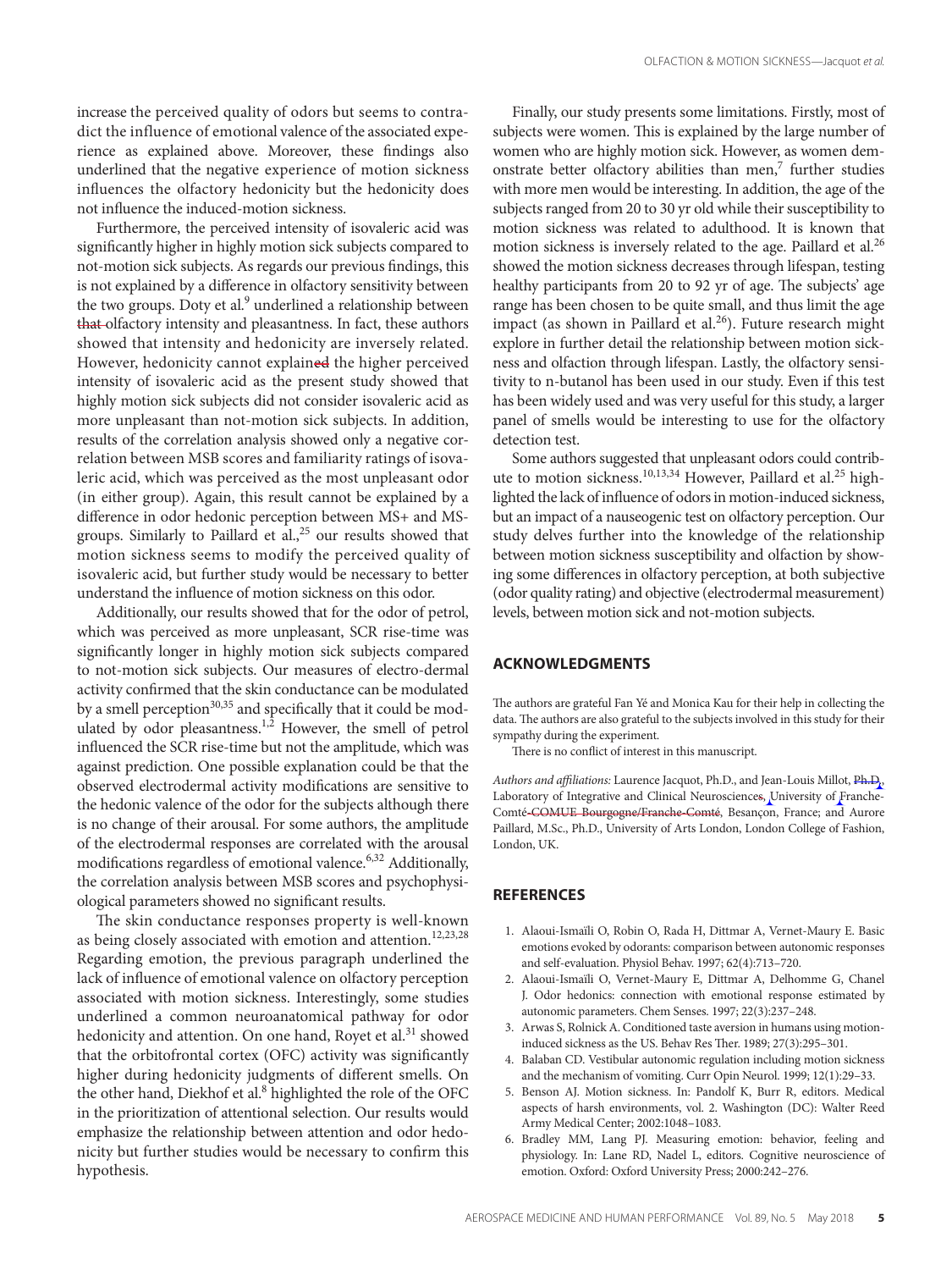- 7. Brand G, Millot JL. Sex differences in human olfaction: between evidence and enigma. Q J Exp Psychol B. 2001; 54(3):259-270.
- 8. Diekhof EK, Falkai P, Gruber O. The orbitofrontal cortex and its role in the assignment of behavioural significance. Neuropsychologia. 2011; 49 (5): 984 – 991.
- 9. Doty RL, Orndorff MM, Leyden J, Kligman A . Communication of gender from human axillary odors: relationship to perceived intensity and hedonicity. Behav Biol. 1978; 23(3):373-380.
- 10. Fessler DMT, Arguello A. The relationship between susceptibility to nausea and vomiting and the possession of conditioned food aversions . Appetite. 2004; 43(3):331-334.
- 11. Fowles DC, Christie MJ, Edelberg R, Grings WW, Lykken DT. Committee report. Publication recommendations for electrodermal measurements . Psychophysiology. 1981; 18(3):232-239.
- 12. Fowles DC, Rosenberry R. Effects of epidermal hydration on skin potential responses and levels. Psychophysiology. 1973; 10(6):601-611.
- 13. Glaser EM. Prevention and treatment of motion sickness. Proc R Soc Med. 1959: 52:965-972.
- 14. Golding JF. Motion sickness susceptibility. Auton Neurosci. 2006;  $129(1-2):67-76.$
- 15. Golding JF. Predicting individual differences in motion sickness susceptibility by questionnaire. Pers Individ Dif. 2006; 41(2):237-248.
- 16. Golding JF, Prosyanikova O, Flynn M, Gresty MA. The effect of smoking nicotine tobacco versus smoking deprivation on motion sickness . Auton Neurosci. 2011; 160(1-2):53-58.
- 17. Greenberg MI, Curtis JA, Vearrier D. The perception of odor is not a surrogate marker for chemical exposure: a review of factors influencing human odor perception. Clin Toxicol (Phila). 2013; 51(2):70-76.
- 18. Herz RS. Odor-associative learning and emotion: effects on perception and behavior. Chem Senses. 2005; 30(Suppl. 1):i250-i251.
- 19. Herz RS, Beland S, Hellerstein M. Changing odor hedonic perception through emotional associations in humans. Int J Comp Psychol. 2004;  $17(4):315 - 338.$
- 20. Hettinger LJ, Kennedy RS, McCauley ME . Motion and human performance. In: Crampton GH, editor. Motion and space sickness. Boca Raton (FL): CRC Press; 1990:412-441.
- 21. Klosterhalfen S, Rütthers A, Krumrey E, Otto B, Stockhorst U, et al. Pavlonian conditioning of taste aversion using a motion sickness paradigm. Psychosom Med. 2000; 62(5):671-677.
- 22. Lindseth G, Lindseth PD. The relationship of diet to airsickness. Aviat Space Environ Med. 1995; 66(6):537-541.
- 23. Lykken DT, Venables PH. Direct measurement of skin conductance: a proposal for standardization. Psychophysiology. 1971; 8(5):656-672.
- 24. Paillard A, Jacquot L, Millot JL . Olfactory perception and motion sickness. [Abstract.] Chem Senses. 2011; 36(1):E35.
- 25. Paillard AC, Lamôré M, Etard O, Millot JL, Jacquot L, et al. Is there a relationship between odors and motion sickness? Neurosci Lett. 2014; 566:326-330.
- 26. Paillard AC, Quarck G, Paolino F, Denise P, Paolino M, et al. Motion sickness susceptibility in healthy subjects and vestibular patients: effects of gender, age and trait-anxiety. J Vestib Res. 2013; 23(4-5):203-209.
- 27. Perrin P, Lion A, Bosser G, Gauchard G, Meistelman C. Motion sickness in rally car co-drivers. Aviat Space Environ Med. 2013; 84(5):473-477.
- 28. Prokasy WF, Williams WC, Kumpfer KL, Lee WY, Jenson WR. Differential SCR conditioning with two control baselines: random signal and signal absent. Psychophysiology. 1973; 10(2):145-153.
- 29. Reason JT, Brand JJ. Motion sickness. London: Academic Press; 1975.
- 30. Robin O, Alaoui-Ismaïli O, Dittmar A, Vernet-Maury E. Basic emotions evoked by eugenol odor differ according to the dental experience. A neurovegetative analysis. Chem Senses. 1999; 24(3):327-335.
- 31. Royet JP, Hudry J, Zald DH, Godinot D, Grégoire MC, et al. Functional neuroanatomy of different olfactory judgments. Neuroimage. 2001; 13 ( 3 ): 50 6 - 519.
- 32. Sequeira H, Hot P, Silvert L, Delplanque S. Electrical autonomic correlates of emotion. Int J Psychophysiol. 2009; 71(1):50-56.
- 33. Treisman M. Motion sickness, an evolutionary hypothesis. Science. 1977; 197 ( 4302 ): 493 - 495.
- 34. Turner M, Griffin MJ. Motion sickness in public road transport: passenger behaviour and susceptibility. Ergonomics. 1999; 42(3):444-461.
- 35. Van Toller C, Kirk-Smith M, Wood N, Lombard J, Dodd GH. Skin conductance and subjective assessments associated with the odour of 5-alpha-androstan-3-one. Biol Psychol. 1983; 16(1-2):85-107.